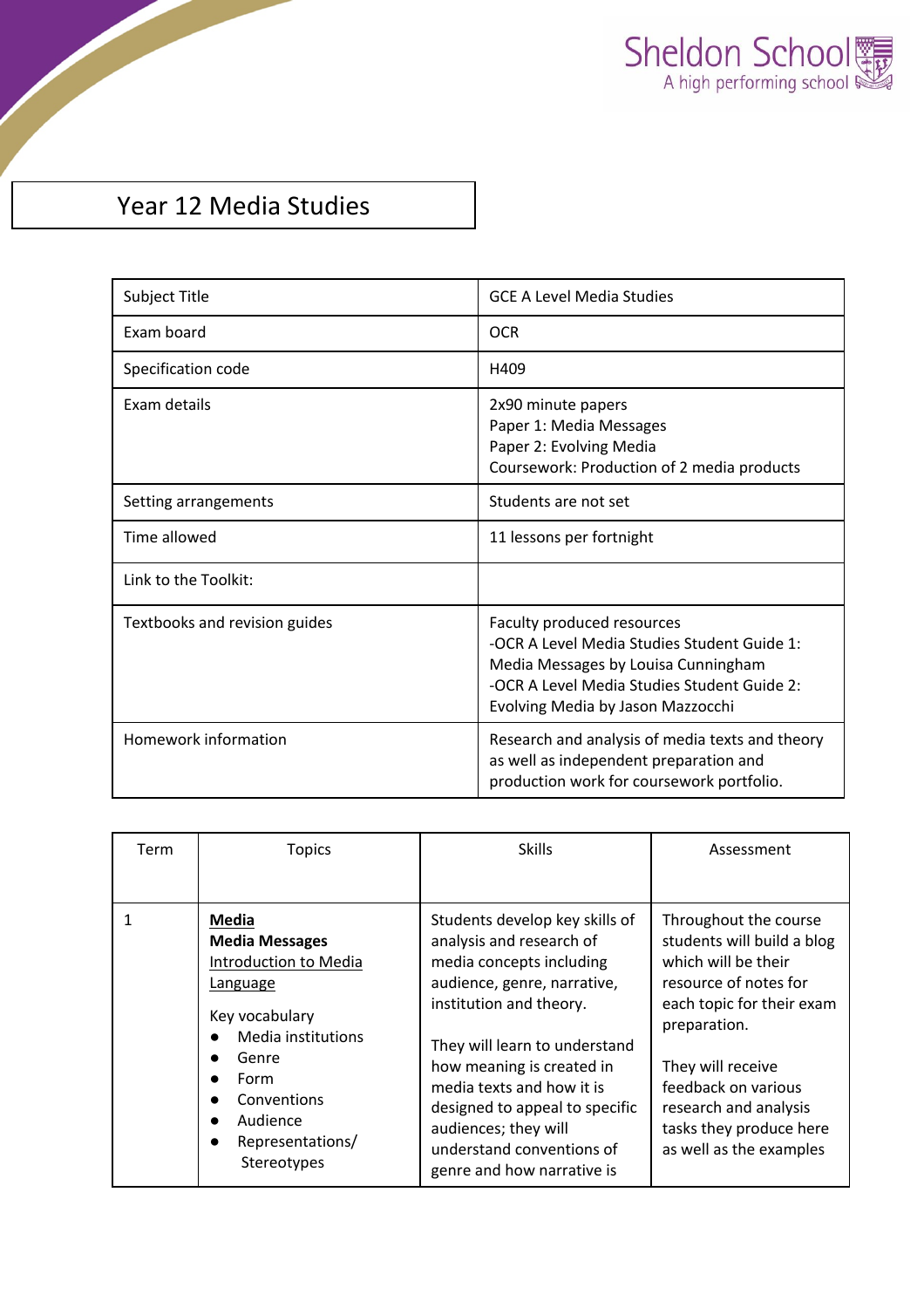|                | Semiotic theory                                                                                                                                                                                                                                                                                                                                                                                                                                                                                                                                                                                                               | constructed in a variety of<br>texts; there will be an<br>introduction to the idea of<br>media texts as products of                                                                                                                                                                                                                                                                                                                                                                                                                                                                                                                                                                                                                           | of production work they<br>create.<br>They will produce at                                                                                                                                                                                                                                                        |
|----------------|-------------------------------------------------------------------------------------------------------------------------------------------------------------------------------------------------------------------------------------------------------------------------------------------------------------------------------------------------------------------------------------------------------------------------------------------------------------------------------------------------------------------------------------------------------------------------------------------------------------------------------|-----------------------------------------------------------------------------------------------------------------------------------------------------------------------------------------------------------------------------------------------------------------------------------------------------------------------------------------------------------------------------------------------------------------------------------------------------------------------------------------------------------------------------------------------------------------------------------------------------------------------------------------------------------------------------------------------------------------------------------------------|-------------------------------------------------------------------------------------------------------------------------------------------------------------------------------------------------------------------------------------------------------------------------------------------------------------------|
|                | <b>Advertising</b><br>Introduction to<br>$\bullet$<br>advertising institutions<br><b>Exploring advertising</b><br>$\bullet$<br>theory - hard sell vs soft<br>sell.<br><b>Exploring print-based</b><br>advertising and its' role<br>in the contemporary<br>world<br>Focus on<br>representation; how<br>different groups (e.g<br>gender, race, class) are<br>represented in the<br>adverts.<br>Explore 3 case studies<br>$\bullet$<br>for the exam:<br>Start with 'Old Spice';<br>$\bullet$<br>explore racial/gender<br>representations<br>'Shelter' -<br>$\bullet$<br>class/economic divisions<br>'Lucozade' -<br>masculinity. | institutions.<br>In this part of the course<br>students will develop skills to<br>deconstruct advertising texts<br>in line with the course<br>criteria; they will learn how to<br>deconstruct the media<br>messages in adverts.<br>They will be able to analyse<br>and deconstruct messages<br>around race, gender and class<br>in relation to audience,<br>representation, narrative,<br>genre and institution.<br>They will learn key<br>terminology around visual<br>media taking in composition,<br>intertextuality, mise en<br>scene, image editing, colour<br>and positioning.<br>They will learn about use and<br>choice of language in<br>advertising.<br>They will learn production<br>techniques in producing their<br>own adverts. | least 2 full exam style<br>responses for each topic<br>which will be assessed to<br>exam criteria.                                                                                                                                                                                                                |
| $\overline{2}$ | <b>Music Video</b><br>Begin by developing an<br>understanding of the<br>role/purpose of the<br>music video.<br>'Star Theory' and using<br>$\bullet$<br>music video to establish<br>artist identity<br>History of music videos;<br>what, where, when and<br>why?<br>Music videos as a<br>medium for conveying<br>political/social messages<br>(e.g Formation by                                                                                                                                                                                                                                                                | In this part of the course<br>students will develop skills to<br>deconstruct music video texts<br>in line with the course criteria<br>and understand the media<br>messages in music video.<br>They will be able to analyse<br>and deconstruct messages<br>around race, gender and class<br>in relation to audience,<br>representation, narrative,<br>genre and institution.                                                                                                                                                                                                                                                                                                                                                                   | Throughout the course<br>students will build a blog<br>which will be their<br>resource of notes for<br>each topic for their exam<br>preparation.<br>They will receive<br>feedback on various<br>research and analysis<br>tasks they produce here<br>as well as the examples<br>of production work they<br>create. |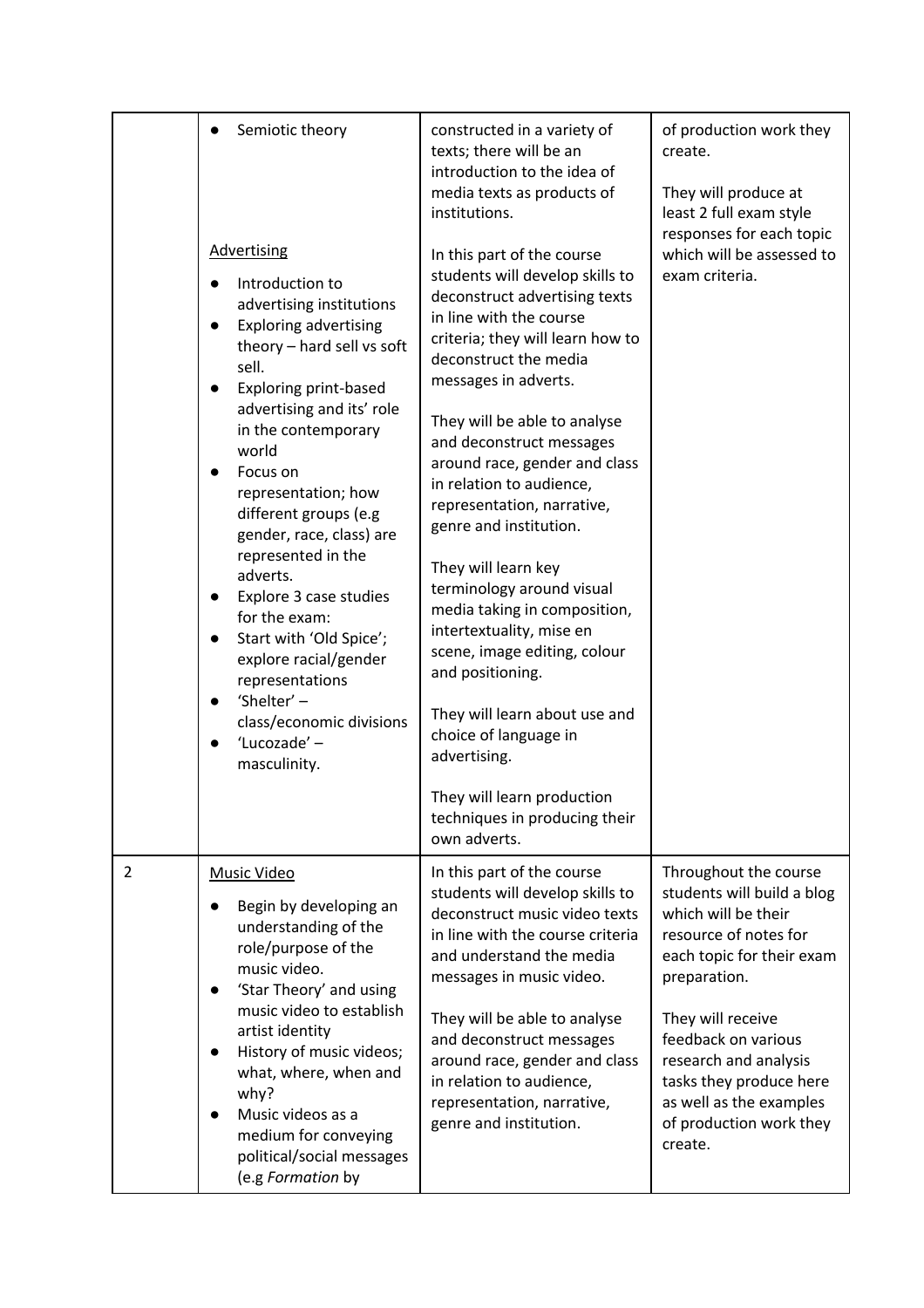| Beyonce, This is America<br>by Childish Gambino)<br>Moving into case<br>studies from list:<br>Heaven by Emeli Sande<br>OR Stop Where You Are<br>by Corinne Bailey Rae<br>AND Titanium by David<br>Guetta/Sia.                                                                 | They will learn key<br>terminology around moving<br>image media taking in<br>cinematography, editing,<br>intertextuality, composition,<br>mise en scene, colour and<br>positioning.<br>They will learn about<br>conventions of genre in terms<br>of music and music video.                                                                                                                                                                                                                                                                                                                                                                                                                                                                                                                                                                                                                                                                       | They will produce at<br>least 2 full exam style<br>responses for each topic<br>which will be assessed to<br>exam criteria. |
|-------------------------------------------------------------------------------------------------------------------------------------------------------------------------------------------------------------------------------------------------------------------------------|--------------------------------------------------------------------------------------------------------------------------------------------------------------------------------------------------------------------------------------------------------------------------------------------------------------------------------------------------------------------------------------------------------------------------------------------------------------------------------------------------------------------------------------------------------------------------------------------------------------------------------------------------------------------------------------------------------------------------------------------------------------------------------------------------------------------------------------------------------------------------------------------------------------------------------------------------|----------------------------------------------------------------------------------------------------------------------------|
| Magazines/The Big Issue                                                                                                                                                                                                                                                       |                                                                                                                                                                                                                                                                                                                                                                                                                                                                                                                                                                                                                                                                                                                                                                                                                                                                                                                                                  |                                                                                                                            |
| Explore the purpose of<br>print magazines<br>Evaluate the relevancy<br>of print media in<br>contemporary society<br>Explore the context of<br>'The Big Issue' -<br>purpose and ethos of<br>the organisations<br>Analyse two covers,<br>from recent issues as<br>case studies. | In this part of the course<br>students will develop skills to<br>deconstruct magazine texts in<br>line with the course criteria-<br>building on the analysis of<br>visual print media developed<br>in the advertising topic; they<br>will learn further how to<br>deconstruct the media<br>messages in magazines.<br>They will be able to analyse<br>and deconstruct messages<br>around race, gender and class<br>in relation to audience,<br>representation, narrative,<br>genre and institution.<br>They will learn key<br>terminology around visual<br>media taking in composition,<br>intertextuality, mise en<br>scene, image editing, colour<br>and positioning.<br>They will learn about use and<br>choice of language in<br>magazine covers.<br>They will build up a body of<br>research on publishing<br>institutions including the Big<br>Issue.<br>They will learn production<br>techniques in producing their<br>own magazine covers |                                                                                                                            |
|                                                                                                                                                                                                                                                                               |                                                                                                                                                                                                                                                                                                                                                                                                                                                                                                                                                                                                                                                                                                                                                                                                                                                                                                                                                  |                                                                                                                            |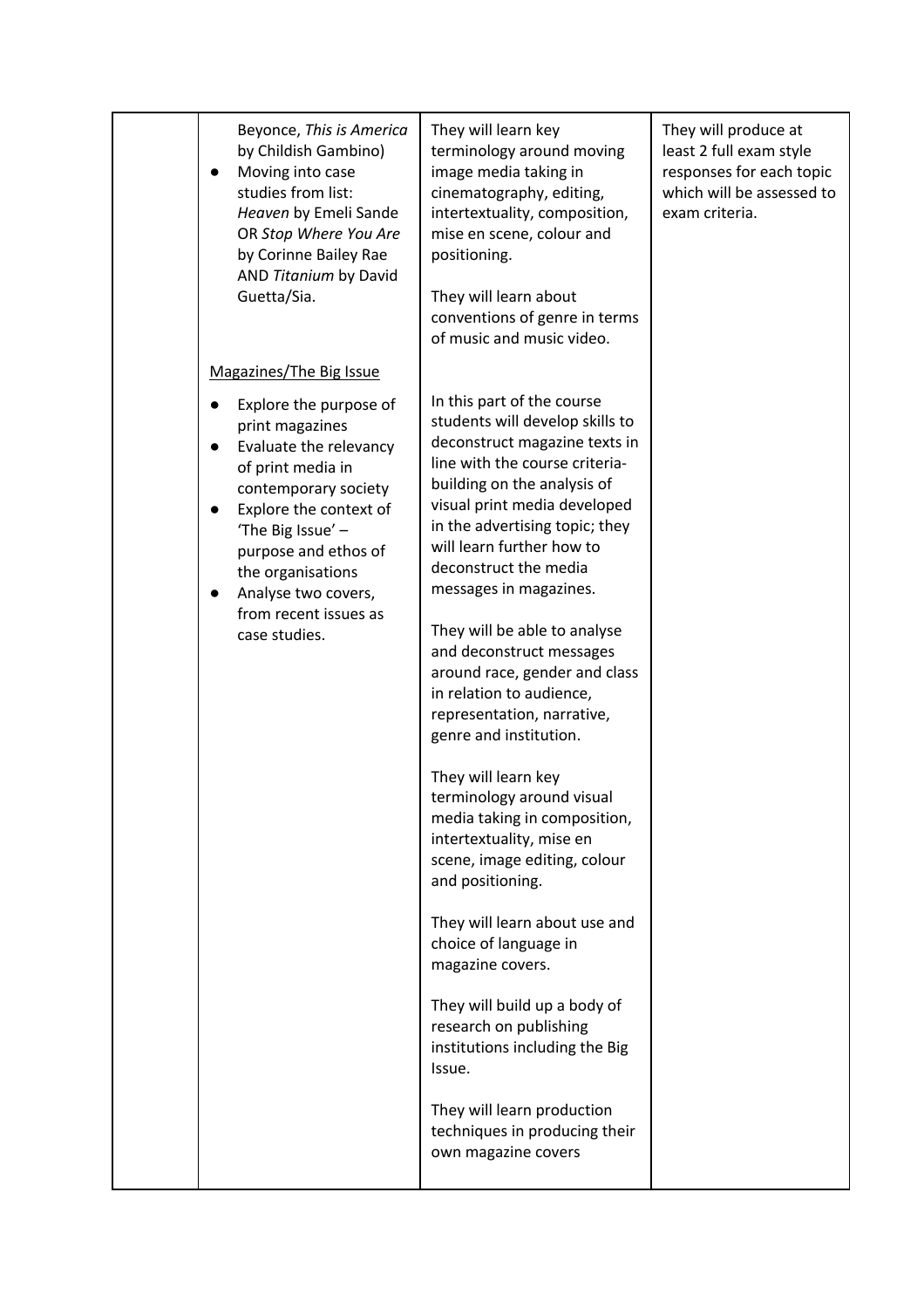| 3 | <b>Evolving Media</b><br>Radio 1<br>Introduction to radio<br>specific media language<br><b>Exploration of media</b><br>institutions, specifically<br>the BBC.<br>Analysis of the role of<br>$\bullet$<br>the public service<br>broadcaster (distinctive<br>output vs commercial<br>output)<br>Study of full episode of<br>'Greg James Breakfast<br>Show', including a range<br>of British music and<br>content<br>Analysis of the<br>$\bullet$<br>components/features of<br>the show and how these<br>link to the BBC's<br>obligation as a PSB to<br>'educate, entertain and<br>inform'. | In this part of the course<br>students will prepare for the<br>second paper: Evolving<br>Media.<br>They will learn to understand<br>how media landscapes have<br>evolved- particularly since the<br>digital revolution.<br>In analysing the Radio<br><b>Breakfast Show they will</b><br>learn about the role of the<br>BBC as a PSB and the<br>pressures it faces.<br>They will learn how to<br>analyse and explain how an<br>institution fulfills a PSB remit<br>and how it reaches its target<br>audience in an increasingly<br>complex marketplace.<br>They will understand the<br>different elements of a radio<br>show and be able to analyse<br>them for meaning.<br>They will learn how to<br>produce a segment of a radio<br>show. | Throughout the course<br>students will build a blog<br>which will be their<br>resource of notes for<br>each topic for their exam<br>preparation.<br>They will receive<br>feedback on various<br>research and analysis<br>tasks they produce here<br>as well as the examples<br>of production work they<br>create.<br>They will produce at<br>least 2 full exam style<br>responses for each topic<br>which will be assessed to<br>exam criteria. |
|---|------------------------------------------------------------------------------------------------------------------------------------------------------------------------------------------------------------------------------------------------------------------------------------------------------------------------------------------------------------------------------------------------------------------------------------------------------------------------------------------------------------------------------------------------------------------------------------------|--------------------------------------------------------------------------------------------------------------------------------------------------------------------------------------------------------------------------------------------------------------------------------------------------------------------------------------------------------------------------------------------------------------------------------------------------------------------------------------------------------------------------------------------------------------------------------------------------------------------------------------------------------------------------------------------------------------------------------------------|-------------------------------------------------------------------------------------------------------------------------------------------------------------------------------------------------------------------------------------------------------------------------------------------------------------------------------------------------------------------------------------------------------------------------------------------------|
| 4 | <b>Minecraft</b><br>Exploring the indie<br>game market in relation<br>to media industries and<br>audience<br><b>Investigating Microsoft</b><br>- economic and social<br>context.<br>Study of the video<br>game; conventions,<br>player role, mechanics<br>of game play<br>Exploring how the<br>producers have engaged<br>their target audience.                                                                                                                                                                                                                                          | They will further learn to<br>understand how media<br>landscapes have evolved-<br>particularly since the digital<br>revolution.<br>They will learn to analyse the<br>rise of Minecraft and<br>particularly how internet<br>connectivity impacted on<br>production, distribution and<br>consumption of the game.<br>They will learn about how the<br>media landscape allows users<br>to be part of a community of<br>users and how the internet<br>has fostered multiple ways to<br>interact with a product.                                                                                                                                                                                                                                | Throughout the course<br>students will build a blog<br>which will be their<br>resource of notes for<br>each topic for their exam<br>preparation.<br>They will receive<br>feedback on various<br>research and analysis<br>tasks they produce here<br>as well as the examples<br>of production work they<br>create.<br>They will produce at<br>least 2 full exam style<br>responses for each topic                                                |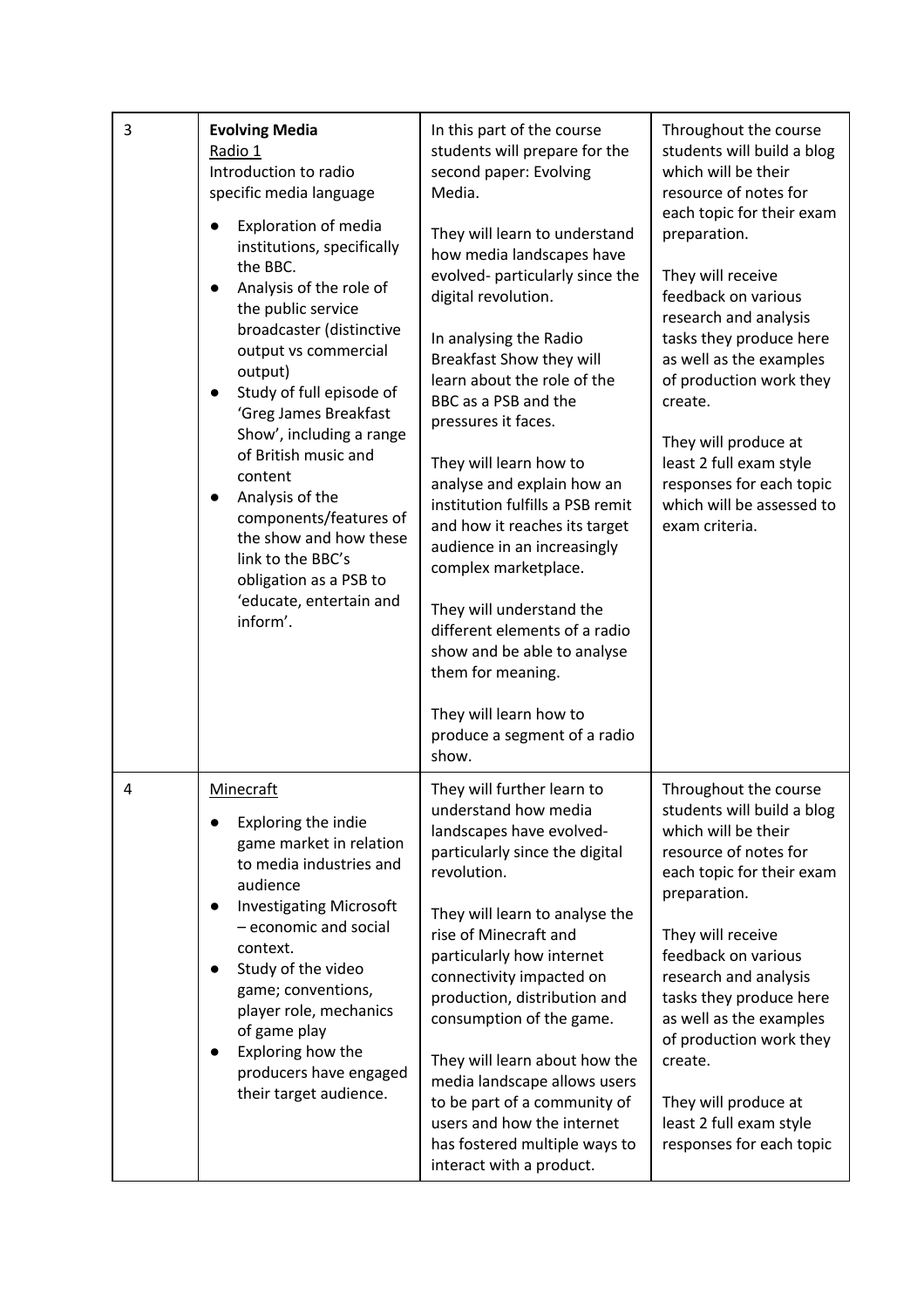|   |                                                                                                                                                                                                                                                                                                                                                                                                                                                                                                                                                                                                                                |                                                                                                                                                                                                                                                                                                                                                                                                                                                                                                                                                              | which will be assessed to<br>exam criteria.                                                                                                                                                                                                                                                                                                                                                      |
|---|--------------------------------------------------------------------------------------------------------------------------------------------------------------------------------------------------------------------------------------------------------------------------------------------------------------------------------------------------------------------------------------------------------------------------------------------------------------------------------------------------------------------------------------------------------------------------------------------------------------------------------|--------------------------------------------------------------------------------------------------------------------------------------------------------------------------------------------------------------------------------------------------------------------------------------------------------------------------------------------------------------------------------------------------------------------------------------------------------------------------------------------------------------------------------------------------------------|--------------------------------------------------------------------------------------------------------------------------------------------------------------------------------------------------------------------------------------------------------------------------------------------------------------------------------------------------------------------------------------------------|
| 5 | Jungle Book (1967/2016)<br><b>Exploring and</b><br>comparison of social<br>economic and cultural<br>contexts of 1967/2016<br>USA.<br>Economic context of the<br>film industry, with a<br>specific focus on<br>Hollywood.<br>Students study how<br>2016 version was<br>commercially received<br>after distribution and<br>circulation.<br>Students compare this<br>$\bullet$<br>with the 1967 version,<br>one of the most<br>successful films of all<br>time.<br>Exploration of the<br>development of<br>Hollywood as a result of<br>technology changes<br>which have affected<br>distribution.<br><b>Mock Exam Preparation</b> | They will further learn to<br>understand how media<br>landscapes have evolved-<br>particularly since the digital<br>revolution.<br>Students will analyse how the<br>2 films have been produced,<br>distributed and exhibited and<br>how the changes in the film<br>industry are exemplified.<br>They will develop an<br>understanding of Disney's<br>place in the film industry and<br>how conglomerates dominate<br>and shape the marketplace.<br>They will understand how<br>digital media has impacted<br>the process of film making<br>and distribution. | Throughout the course<br>students will build a blog<br>which will be their<br>resource of notes for<br>each topic for their exam<br>preparation.<br>They will receive<br>feedback on various<br>research and analysis<br>tasks they produce here<br>as well as the examples<br>of production work they<br>create.<br>They will produce at<br>least 2 full exam style<br>responses for each topic |
| 6 | <b>Coursework NEA</b><br>Component<br>Students must produce:<br>Research into a chosen<br>media product<br>consisting of analysis of<br>conventions of media<br>texts<br>Either a: radio<br>broadcast; a music<br>video; a magazine; a<br>short film or opening<br>credit sequence                                                                                                                                                                                                                                                                                                                                             | Students will learn the<br>required production skills to<br>produce their chosen<br>products incorporating as<br>required-photography, copy<br>writing, sound recording and<br>editing, film making and<br>editing.<br>All students will learn the<br>skills to produce a website,<br>probably on the Wix platform                                                                                                                                                                                                                                           | The coursework portfolio<br>will be assessed<br>internally to OCR criteria<br>and will constitute 30%<br>of the final mark.<br>25 marks are available<br>for the moving image,<br>audio or print product.<br>25 marks are available<br>for the website product                                                                                                                                   |